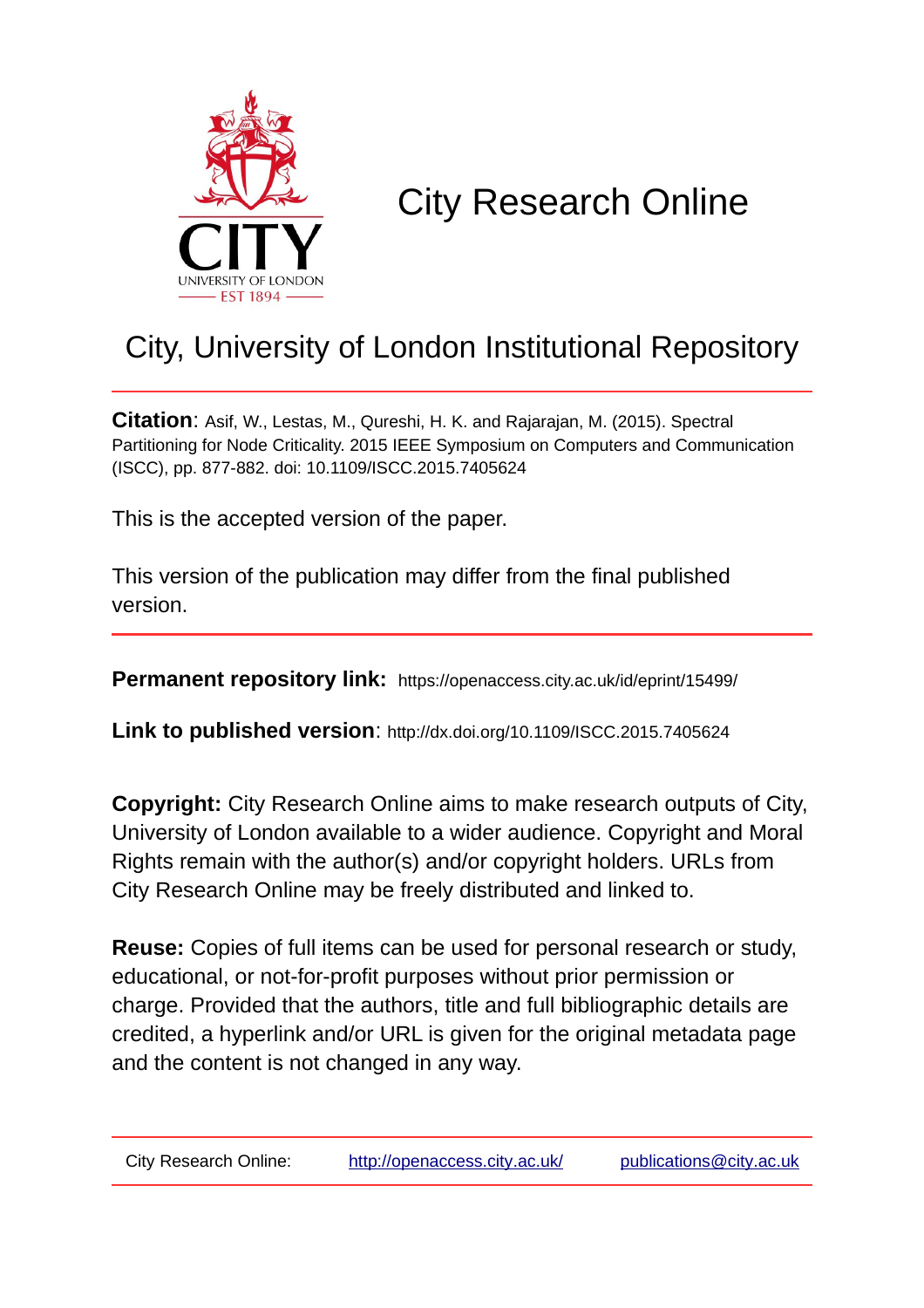### Spectral Partitioning for Node Criticality

Waqar Asif<sup>∗‡</sup>, Marios Lestas <sup>§</sup>, Hassaan Khaliq Qureshi<sup>∗</sup> and Muttukrishnan Rajarajan<sup>‡</sup>

‡School of Engineering and Mathematical Sciences, City University, London, UK.

Email: {waqar.asif.1, r.muttukrishnan}@city.ac.uk

<sup>∗</sup> National University of Sciences & Technology (NUST), Islamabad, Pakistan.

Email: {09mscsewasif, hassaan.khaliq}@seecs.edu.pk

§Department of Electrical Engineering, Frederick University, Nicosia, Cyprus.

Email: eng.lm@frederick.ac.cy

*Abstract*—Finding critical nodes in a network is a significant task, highly relevant to network vulnerability and security. We consider the node criticality problem as an algebraic connectivity minimization problem where the objective is to choose nodes which minimize the algebraic connectivity of the resulting network. Previous suboptimal solutions of the problem suffer from the computational complexity associated with the implementation of a maximization consensus algorithm. In this work, we use spectral partitioning concepts introduced by Fiedler, to propose a new suboptimal solution which significantly reduces the implementation complexity. Our approach, combined with recently proposed distributed Fiedler vector calculation algorithms enable each node to decide by itself whether it is a critical node. If a single node is required then the maximization algorithm is applied on a restricted set of nodes within the network. We derive a lower bound for the achievable algebraic connectivity when nodes are removed from the network and we show through simulations that our approach leads to algebraic connectivity values close to this lower bound. Similar behaviour is exhibited by other approaches at the expense, however, of a higher implementation complexity.

#### I. INTRODUCTION

The occurrence of an unexpected event, such as a natural disaster or an attack by a malicious node on a few links or edges can have a great impact on the performance of the network. This effect can vary from having a small decrease in the QoS of a portion of the network upto the complete breakdown of the network [1]. In March 2011, a Georgian woman who was scavenging for copper to sell as scrap, cut off the web access to almost the whole of Armenia [2]. She damaged the main fiber optic that was connecting 90% of Armenia thus, depriving 3.2 million people from the access to the internet for five hours. In terms of graph theory, the woman cut off an edge between two critical nodes in the network thus disconnecting a major portion of the network.

Among various nodes that exist in the network, the nodes that have the highest influence on the performance of the network upon their removal are referred to as the Critical Nodes (CNs) of a network [2]. The identification of these CNs beforehand leads to an appreciation of the vulnerability of a network and in some cases aid in formulating a suitable solution which can help avoid, the degradation in performance or the network partitioning that will result from node failure. Numerous approaches have been proposed in literature to determine the critical nodes in a network. A few of the most commonly used metrics are: degree centrality [3] which accounts for the number of neighbours of a node to determine node centrality, betweenness centrality [4] and ego centrality [5], which determine the criticality of a node based on its contribution in forming the shortest path routes in a network with the former being a global metric whereas, the later using information gathered from the two hop neighbours of a node, the closeness centrality [3], which uses the distance of every node to every other node in the network to determine the CN set in the network and eigenvector centrality [6] which uses the largest eigenvector of the adjacency matrix of a network to determine node criticality. Another approach, which has been adopted in a number of recent studies, considers the algebraic connectivity as a metric for evaluating the node criticality.

The algebraic connectivity was introduced by Fiedler [7] and is defined as the second smallest eigenvalue of the Laplacian matrix of a network. It has been shown to be a good measure of the connectivity robustness of a network in the sense that the smallest its value is, the closer the network is in becoming disconnected. So, in many studies a node is considered as being critical if its removal leads to a high reduction in the algebraic connectivity of the network. Finding such critical nodes can be done in number of ways. A basic but tedious approach is to use an exhaustive search over  $n$  possible sub-graphs each of which is the resultant of the removal of one of the total  $n$  nodes in the network. This approach requires the information of the complete network and thus can be computationally expensive when dealing with large network structures. In addition, when multiple critical nodes need to be found the approach becomes computationally expensive with the number of subgraphs that need to considered increasing exponentially with the network size.

To avoid the use of this tedious and computationally expensive approach, researchers have proposed various sub-optimal solutions for determining the CNs of a network. These suboptimal solutions were derived on the basis that, the algebraic connectivity of a network is the sum of the difference in the Fiedler vector values that correspond to the neighbouring nodes of a network. The term Fiedler vector refers to the eigenvector which is associated with the second smallest eigenvalue of the Laplacian of a network. Each entry of the eigenvector corresponds to a single node in the network. According to a popular suboptimal solution, a node is deemed as critical if it maximizes the summation of the differences with the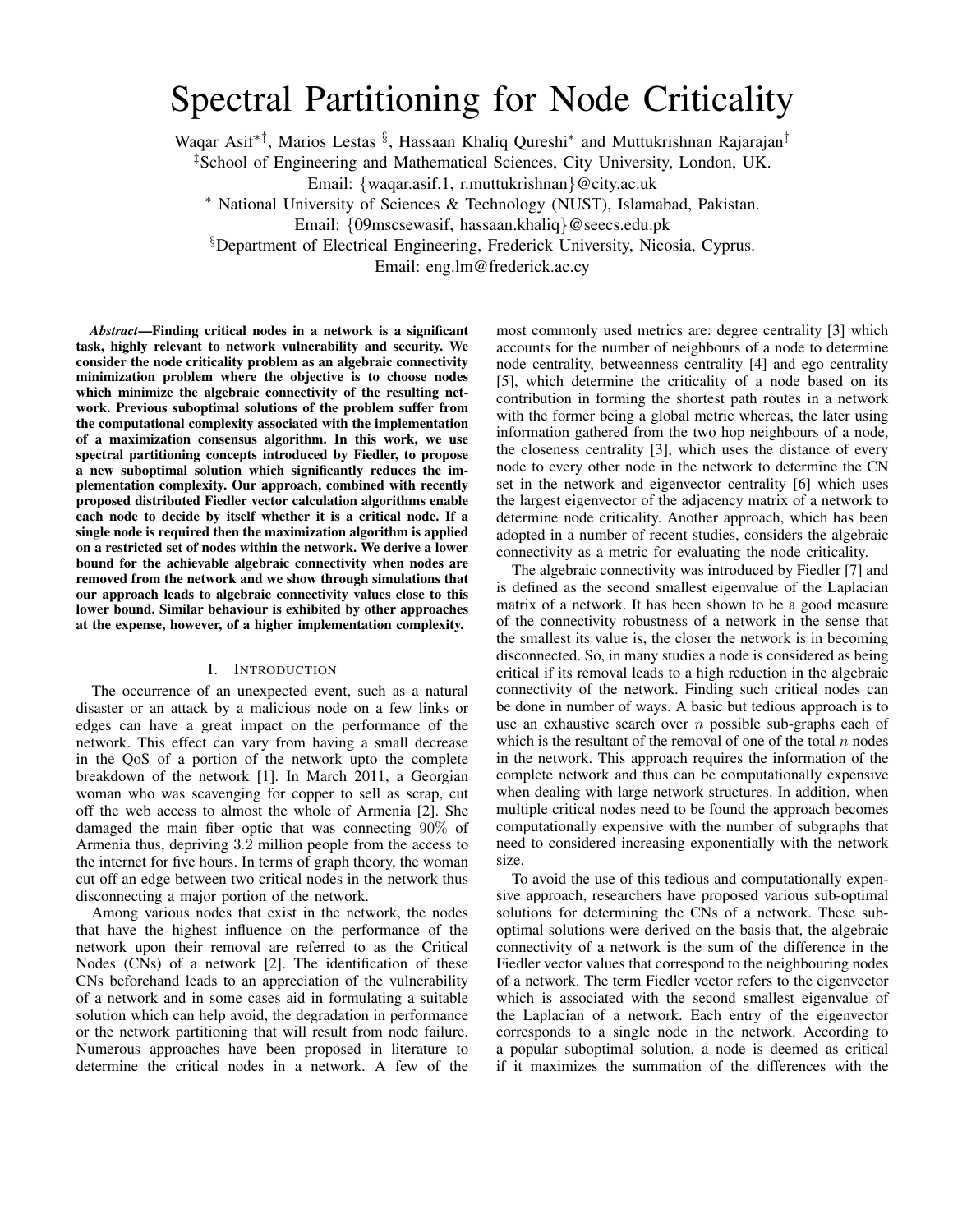eigenvectors of its neighbouring nodes in a network as shown below [8][9]:

$$
CN = \arg \max_{i \in V} \sum_{j \in N_i} (v_i - v_j)^2
$$
 (1)

Here,  $N_i$  is the set of neighbours of node i where  $i, j \in V$ and  $v_i$  is the Fiedler vector value corresponding to node  $i$ . A slight variant of the suboptimal solution of Eq (1) has been proposed in literature, which uses a normalized version of the difference in the Fiedler vector values [10][11]:

$$
CN = \arg \max_{i \in V} \frac{\sum_{j \in N_i} v_j (v_i - v_j)}{1 - v_i^2}
$$
 (2)

Both these suboptimal solutions have been shown to perform well in specific scenarios but they suffer from the fact that a global maximisation consensus algorithm must be employed which can be slow and significantly increases the convergence time of the proposed algorithm. This problem is particularly vivid in distributed implementations of the proposed algorithm.

In this work we use spectral partitioning concepts that were introduced by Fiedler [7], to propose a new suboptimal solution which is shown to work effectively and is less computational expensive. A node compares its Fiedler value with the Fiedler values of its neighbours and classifies itself as being critical if it identifies a sign change with at least one of its neighbours. This approach is combined with a recently proposed distributed mechanism to calculate Fiedler vector values in a network [12], so that each node can evaluate its criticality role in a network. When, multiple critical nodes are sought then, no maximization consensus algorithm is required, whereas, when a single critical node must be detected in the entire network then, a maximization consensus algorithm must be employed only over a restricted node set which consists of all the nodes which report a sign change in Fiedler value with at least one of its neighbours. Despite the significant reduction in implementation complexity the approach is shown through simulations to perform at least equally well with other solutions which have been proposed in literature. In addition we derive, using mathematical analysis, a lower bound on the algebraic connectivity of the network when nodes are removed and we show that the proposed approach is able to choose critical nodes whose removal leads to algebraic connectivity values which are close to this bound. This demonstrates that the proposed distributive approach can correctly identify critical nodes in a network with reduced computational complexity.

The paper is organised as follows. In Section II, we introduce the relevant mathematical notation and review previous work in the area, in Section III, we present the proposed algorithm, in Section IV, we derive the lower bound on the algebraic connectivity upon node removal, in Section V, we evaluate the performance of the proposed approach using simulations and finally in Section VI we conclude our work.

#### II. PROBLEM FORMULATION

In this section, we introduce the relevant mathematical framework, we formulate the considered problem and present existing approaches found in literature.

We consider a Graph  $G = (V, E)$  where  $|V| = n$  and  $|E| = m$  are the number of nodes and edges respectively. The incidence matrix A is the  $n \times m$  matrix where the existence of an edge  $l \in E$  between node i and j defines the  $l^{th}$  column of the matrix such that  $a_{l_i} = 1$  and  $a_{l_j} = -1$ . For such a graph the Laplacian matrix is defined as:

$$
L = AA^T = \sum_{l=1}^{m} a_l a_l^T \tag{3}
$$

The diagonal entries of this Laplacian matrix  $L_{i,i}$  denote the degree of node  $i$  and the non diagonal entries denote the existence of a link between two nodes. L is positive semidefinite and  $L1 = 0$  where 1 is the vector of all ones.

The eigenvalues of the Laplacian matrix are arranged in ascending order such that  $0 = \lambda_1 \leq \lambda_2 \leq ... \leq \lambda_n$ . The multiplicity of zero in the eigenvalues represents the number of disconnected components of a network. The second smallest eigenvalue  $\mu = \lambda_2$  represents the algebraic connectivity of the network with the corresponding normalized eigenvector being referred to as the Fiedler vector of the network [7]. The algebraic connectivity of a graph is well known to constitute a measure of the graph connectivity in the sense that the lower the value is, the closer the network is in becoming disconnected. Considering as critical nodes the ones which contribute the most to the network connectivity, one may define critical nodes as the ones which when removed minimize the algebraic connectivity of the network. This is referred to as optimization problem  $P$  which is shown formally below:

$$
P: CN = \arg\min_{\alpha \in V} \mu(G(V - \alpha)) \tag{4}
$$

One way of solving  $P$  when a single node is removed is through exhaustive search. However this approach is computationally expensive. In addition, when multiple nodes are removed, the complexity of the exhaustive solution increases combinatorially with increasing network size. So, people have sought suboptimal solutions which are simple to implement in a distributed manner. The most popular solutions are inspired from the following characterization of the algebraic connectivity [13]. The algebraic connectivity is the solution of the following optimization problem:

$$
\mu(L(x)) = \min\{\frac{y^T L(x)y}{y^T y} | y \neq 0, \mathbf{1}^{\mathbf{T}} y = 0\}
$$
 (5)

Where  $y$  is a non zero vector that is orthogonal to the all one vector 1. We can reduce Eq (5) into:

$$
\mu(L(x)) = \min\{\frac{y^T L(x)y}{||y||^2} | y \neq 0, \mathbf{1}^{\mathbf{T}} y = 0\}
$$
 (6)

If we substitute y with the normalized vector  $v = y/||y||$  in Eq (6) then, it can be written as:

$$
\mu(L(x)) = \min \{ v^T L(x) v | ||v|| = 1, \mathbf{1}^T v = 0 \}
$$
 (7)

which can also be expressed in the form: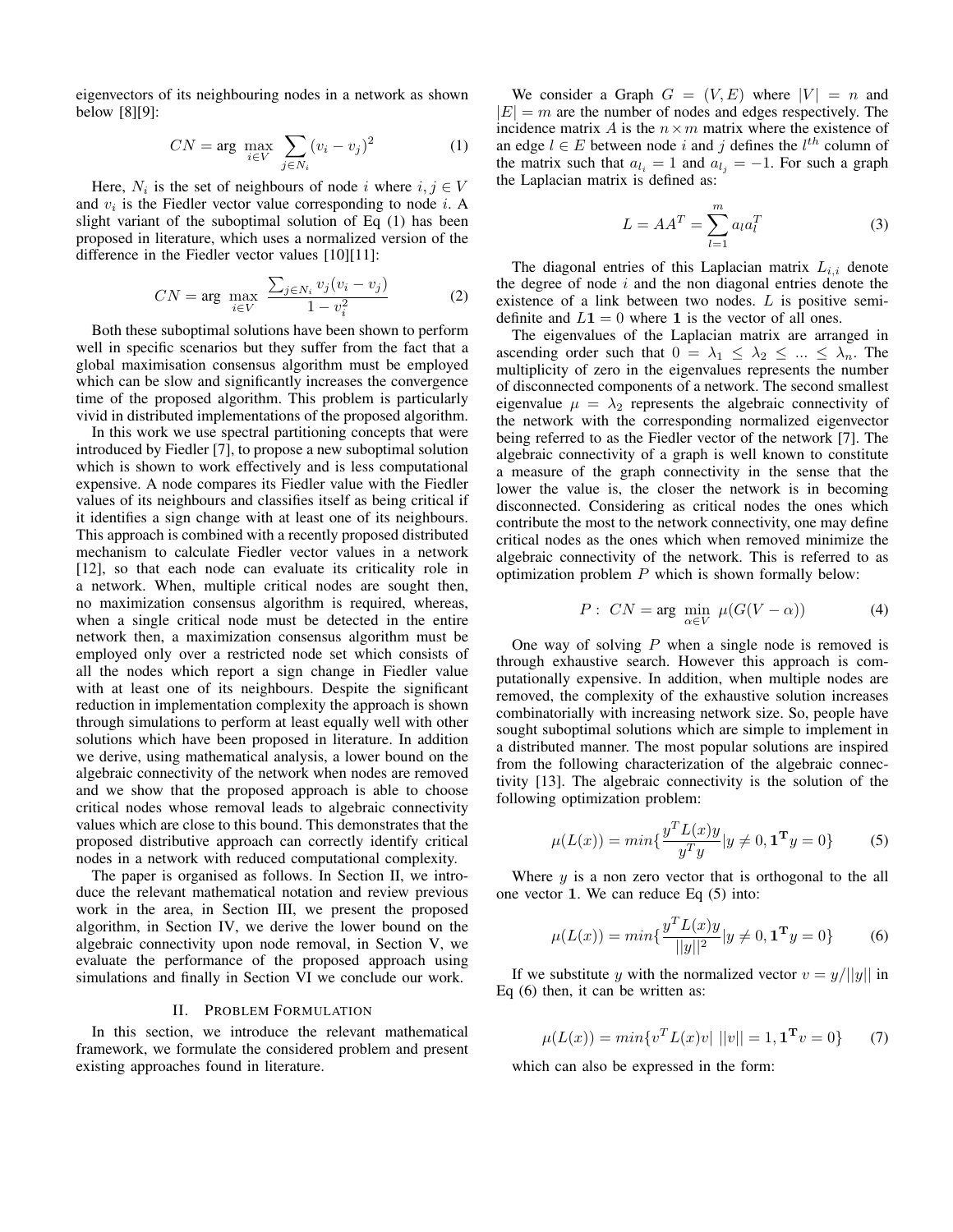$$
\mu(L(x)) = \min\{\sum_{i=1}^{n} \sum_{j \in N_i} (v_i - v_j)^2 | ||v|| = 1, \mathbf{1}^{\mathbf{T}} v = 0\} \tag{8}
$$

The value of  $v_i$ ,  $i \in V$  are the entries of the Fiedler vector  $\bar{v}$ of the Laplacian L. To each node corresponds a Fiedler vector entry which refers to as its Fiedler value of the node. Now the node which contributes most to the algebraic connectivity according to Eq (8) is the one which maximizes the sum of squared differences of the Fiedler values of the nodes compared with its neighbouring nodes i.e  $\sum_{j \in N_i} (v_i - v_j)^2$ . This observation has led to the suboptimal solution of Eq (1) and its variant of Eq (2). These solutions can be implemented in a distributed manner based on a recently proposed distributed algorithm that calculates the Fiedler vector values of each node using local information only. Their main drawback as indicated by the authors in [12] is that, a maximization consensus algorithm must be employed to find the maximum of the criticality metric among all nodes in the network. This significantly reduces the speed of convergence of the algorithm.

#### III. PROPOSED ALGORITHM

In this section, we describe the rationale with which we propose a new suboptimal solutions of problem P which is computationally less expensive to implement in a distributed manner. Our approach is based on spectral partitioning concepts.

Spectral partitioning is a method of partitioning a graph into two subgraphs in such a way that, the subgraphs have nearly equal number of vertices while also minimizing the number of edges in-between these two subgraphs [14]. In a network, if  $\vec{v} = (v_1, ..., v_n)$  is the Fiedler vector of the Laplacian of the graph  $G$ , then spectral partitioning finds the suitable value s such that the graph is divided in the form that  $v_i > s$  and  $v_j \leq s$  with  $i+j = n$  and  $i \neq j$  [7]. Such a partition is known as the Fiedler cut. A Fiedler cut can be of various forms, a bisection in which s is the median of  $\vec{v}$ , a ratio cut in which s gives the best ratio cut, a sign cut in which  $s$  is equal to zero and a gap cut in which  $s$  is the value of the largest gap in the sorted list of Fiedler vector components. In this work, we use the sign cut approach for determining CNs in a network.

The Fiedler vector has both positive and negative entries due to the condition  $\mathbf{1}^T v = 0$  of Eq (8). It has been shown that the set of nodes with positive Fiedler values form a subgraph which is well connected and the set of nodes with negative Fiedler value form another subgraph which is also well connected. The two subgraphs between them are poorly connected. So the Fiedler vector values can be used to partition the network into well connected clusters. The sign of each Fiedler vector entry determines to which subgraph the corresponding node belongs, while its magnitude characterizes its position in the associated cluster. A higher magnitude is the evidence of a nodes placement close to the center of a cluster whereas, a lower magnitude is the evidence that the node is placed close to the edge of a cluster [12].



Figure 1. Sample Network.

We demonstrate these concepts through the sample network of Fig 1. The network consists of two well connected clusters. These clusters are poorly connected between them by means of a single link. The Fiedler vector values are calculated and indicated in the diagram. At each node we observe that all the Fiedler values corresponding to the nodes in the left-hand cluster have positive values, whereas, the elements corresponding to nodes in the right-hand cluster have negative values. The most critical nodes are evidently the ones which lie on the boundary of the clusters sharing the link which connects the two clusters. Removal of one of these two nodes will render the network disconnected. We observe that Fiedler vector values for these two nodes have different signs, as they belong to different subgraphs. It can also be observed from the figure that the nodes that lie in the center of these clusters have a higher Fiedler vector magnitude when compared to the nodes that are at the boundary of a cluster.

This demonstrates that nodes which lie on the boundary of the well-connected subgraph and share common links have Fiedler vector values with different signs. We generalize this concept and consider as critical, the nodes which report a Fiedler value which is different from at least one of its neighbours. So in a general graph  $G = (V, E)$ , a node i is considered as critical it if satisfies the following criterion for some  $j \in N_i$ :

$$
sign(v_i) - sign(v_j) > 0 \tag{9}
$$

This approach however can lead to multiple nodes in a network classified as critical. If only one node is to be classified as critical then we choose the one among all nodes which satisfy criterion Eq (9), which maximizes a particular criticality criteria. Different criticality criteria may be selected but along the lines of the previous work conducted, we choose the sum of the squared differences in Fiedler vector values between neighbouring nodes  $\sum_{j \in N_i} (v_i - v_j)^2$ . Let V' denote the set of nodes which satisfy criterion Eq (9), then:

$$
CN = \arg \max_{l \in V'} \sum_{k \in N_l} (v_l - v_k)^2
$$
 (10)

The suboptimal solution of Eq (10) is less computationally expensive than previous approaches as the maximization algorithm is applied over the restricted set  $V'$  instead of the whole node set  $\hat{V}$ . We conjecture that the set  $V'$  is connected, forming a bipartite graph. This connectivity enables a distributed maximization consensus algorithm to be employed locally.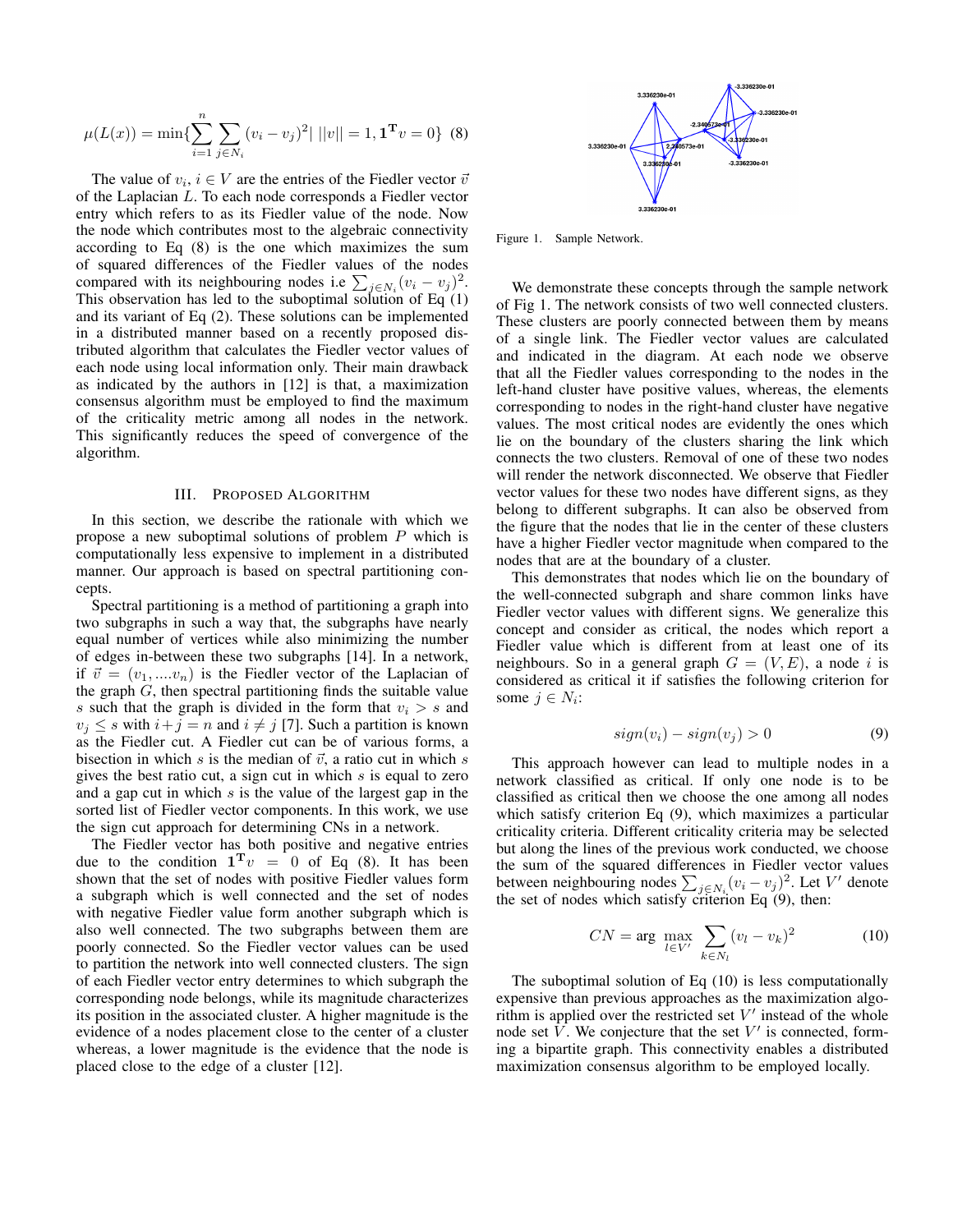The proposed algorithm is amenable for implementation in a distributed fashion. This is achieved by employing a recently proposed distributed algorithm which calculates the Fiedler vector values at each node. This is particularly attractive in our approach as it allows each node to decide locally whether it is a critical node or not. By merely exchanging information with its neighbours each node calculates its Fiedler value and decides whether it is critical by checking if one of its neighbours has Fiedler value with a different sign.

The distributed computation of the Fiedler vector is based on the observation that the Laplacian matrix of a network is implicitly coded inside the network itself and thus for the matrix product  $Lx = y$ , the  $k^{th}$  entry of x that is denoted by  $x_k$  is stored inside the node itself and thus by using the  $x'_q$ s of its neighbours where  $q \in N_k$ ,  $x_k^{i+1}$  can be computed  $as$  [12]:

$$
x_k^{i+1} = \begin{cases} \frac{1}{\alpha |1 - p_k|} (|N_k| x_k^i - \sum_{q \in N_k} x_q^i), & \text{if (i mod N)} = 0\\ \frac{1}{p_k} ((1 - \frac{|N_k|}{\alpha}) x_k^i + \frac{1}{\alpha} \sum_{q \in N_k} x_q^i, & \text{otherwise} \end{cases}
$$
(11)

$$
\psi_k^{i+1} = \begin{cases} r_k^i, & \text{if (i mod N)} = 0\\ \beta_{[1-\frac{\theta}{\alpha},1]}(r_k^i + \frac{x_k^i (p_k x_k^{i+1} - r_k^i x_k^i)}{\max(\delta, (x_k^i)^2)}, & \text{otherwise} \end{cases}
$$
(12)

Where  $\alpha = n$  is a strictly positive constant, i and p are iteration indexes but p is incremented after every few iterations,  $\theta =$  $\frac{K}{K-1}$  min $_{k \in K} |N_k|$  and  $\delta$  is a small positive value used to avoid division by zero. Here:

$$
r_k^{i+1} = \frac{1}{1+|N_k|} (\psi_k^{i+1} + \sum_{n \in N_k} \psi_n^{i+1})
$$
 (13)

#### IV. ANALYSIS

In this section, we derive analytically a lower bound on the algebraic connectivity when nodes are removed from the network under consideration. This bound allows one to evaluate how conservative our suboptimal solution is when multiple nodes are removed from the network.

**Theorem 1.** If  $G = (V, E)$  is a graph of n nodes with *eigenvalues*  $0 \leq \lambda_2 \leq \lambda_3 \leq ... \leq \lambda_n$ , then, upon removal *of* w *of the most critical nodes from the graph, the algebraic connectivity of the resultant graph is lower bounded by:*

$$
\lambda \ge \lambda_2 - \frac{u_2^2}{1 + (b_n - u_2^2) / (\lambda_2 - \lambda_n)}
$$
(14)

*where*

$$
u_2 = \sum_{w \in n} \sum_{j \in N_i, i \in w} (v_i - v_j),
$$
 (15)

$$
b_n = n(tr(A) - u_2) + \sqrt{n(1 - n)f(A)}
$$
 (16)

*and*

$$
f(A) = tr\left(A - \frac{tr(A)}{2}I\right)^2 - \left(2\left(u_2 - \frac{tr(A)}{2}\right)^2\right) \tag{17}
$$

*with*

$$
tr\left(A - \frac{tr(A)}{2}I\right)^2 = tr(A^2) - \frac{(tr(A))^2}{2} \tag{18}
$$

*Here,* A *is the Laplacian matrix defined by the set of nodes* w *that are being removed from the graph.*

*Proof:* We use the eigenvalue decomposition of  $L =$  $QDQ<sup>T</sup>$  where  $D = Diag(0, \land_2, \ldots, \land_n)$  is the diagonal matrix of ascending eigenvalues and  $Q$  is an orthogonal matrix with corresponding eigenvectors of  $L$  in its columns. The eigenvalues of a Laplacian matrix  $L$  can be found using  $Lv = \lambda v$ , therefore, in this expression we substitute L to get [15]:

$$
(QDQT)vj = \wedge_j v_j
$$
 (19)

Where  $v_j$  is the linear combination of the eigenvectors corresponding to the  $j^{th}$  eigenvalue  $\wedge_j$  of L. The removal of w nodes from the network reduces D by a factor  $uu^T$  where  $u = Q<sup>T</sup>H$  and H is the incidence matrix defined by the set of nodes being removed [16]. Thus we have:

$$
Q(D - uu^T)Q^T v_j = \wedge_j v_j \tag{20}
$$

We know from [17] that, the eigenvalues of Eq (20) can be obtained by solving  $D - uu^T - \lambda I$  for the determinant of the matrix, where  $I$  is the identity matrix [17]:

$$
det(D - uu^T - \lambda I) = 0 \tag{21}
$$

$$
det(D - \lambda I)det(I - (D - \lambda I)^{-1}uu^T) = 0 \qquad (22)
$$

Eq  $(22)$  can be reduced to  $[17]$ :

$$
\prod_{i=1}^{n} (\wedge_i - \lambda) \left( 1 - \sum_{i=1}^{n} \frac{u_i^2}{(\wedge_i - \lambda)} \right) = 0 \tag{23}
$$

This shows that, the eigenvalue of Eq (20) can be computed by finding the roots of the secular equation:

$$
1 = \sum_{i=1}^{n} \frac{u_i^2}{\wedge_i - \lambda} \tag{24}
$$

We solve Eq (24) for the the eigenvalue  $\lambda$  of the network that results after the removal of  $w$  node from the network. Here, we know that  $u_1 = 0$  and  $u_2 = \sum_{w \in n} \sum_{j \in N_i, i \in w} (v_i - v_j)$ . Therefore we have:

$$
\frac{u_2^2}{\lambda_2 - \lambda} = 1 - \sum_{i=3}^n \frac{u_i^2}{\lambda_i - \lambda}
$$
 (25)

This can be re-arranged into:

$$
\lambda = \lambda_2 - \frac{u_2^2}{1 + \sum_{i=3}^n u_i^2 / \lambda - \lambda_i}
$$
 (26)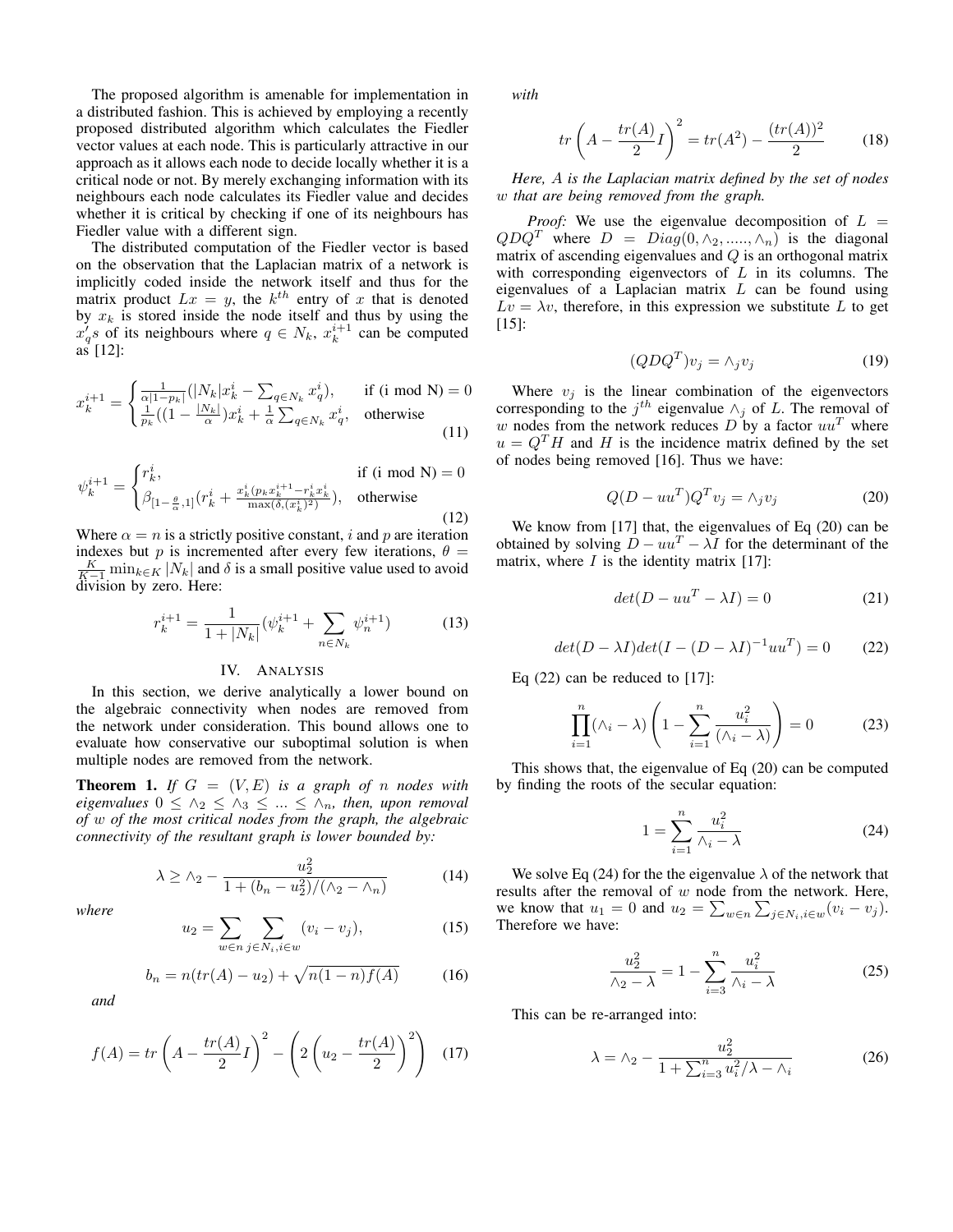According to the eigenvalue interlacing theorem, the algebraic connectivity of network that results from the removal of a node is bounded by  $0 \leq \lambda_2 \leq \lambda_2$  [18].

Theorem 2. *Let* X *be a graph with* n *vertices and let* Y *be obtained by removing a vertex from* X *then*

$$
\lambda_{i-1}(L(X)) \leq \lambda_i(L(Y)) \leq \lambda_i(L(X))
$$

We use Theorem 2 along with the observation in Eq (26), that the LHS is a decreasing function whereas the RHS is an increasing function of  $\lambda$ , therefore we obtain the lower bound of  $\lambda$  by using the appropriate substitution of  $\lambda = \lambda_2 > \lambda_2$ . This gives us:

$$
\lambda \ge \lambda_2 - \frac{u_2^2}{1 + \sum_{i=3}^n u_i^2 / (\lambda_2 - \lambda_n)}
$$
 (27)

From [19] we know that  $\sum_{i=1}^{n} u_i^2 \leq b_n$ , thus we approximate  $\sum_{i=3}^{n} u_i^2$  with the difference  $b_n - u_2^2$  to obtain the final expression of Eq (14), where:

$$
b_n = n(tr(A) - u_2) + \sqrt{n(1 - n)f(A)}
$$
 (28)

and  $f(A)$  is:

$$
f(A) = tr\left(A - \frac{tr(A)}{2}I\right)^2 - \left(2\left(u_2 - \frac{tr(A)}{2}\right)^2\right)
$$
 (29)

In Eq (29) the square of the matrix can be avoided by using Eq (30) [19].

$$
tr\left(A - \frac{tr(A)}{2}I\right)^2 = tr(A^2) - \frac{(tr(A))^2}{2} \tag{30}
$$

Here  $tr(A^2) = ||A||_f^2$  and  $||A||_f$  is the Frobenius matrix norm of A.

#### V. SIMULATION AND RESULTS

In this section, we present the simulation analysis conducted to evaluate the performance of the proposed critical node selection method. A comparative study was conducted against the exhaustive search approach and the suboptimal solutions presented in Eq (1) and Eq (2). In the first set of experiments, we consider a network comprising of two connected clusters which are between them connected via a few bridge links. The emphasis in this first set of experiments is on the particular critical nodes selected by each method. In the next set of experiments, we use a network with randomly distributed nodes to evaluate the performance of the proposed approach in terms of the algebraic connectivity against existing approaches and the lower bound of Eq (14).

In the first set of simulations we use an area of  $100 \times 100m^2$ where 16 nodes are deployed in a way such that two clusters are formed each containing 8 nodes. These two clusters are connected through 6 bridge edges. Nodes 16 and 15 of one cluster are connected to nodes 2, 6, 7 and 8 of the other cluster as shown in Fig 2a. As shown in Table I all methods identify

| Selection Mechanism      | Nodes identified as critical |                 |
|--------------------------|------------------------------|-----------------|
|                          | Network size=16              | Network size=40 |
| <b>Exhaustive Search</b> |                              |                 |
| Eq(1)                    |                              |                 |
| Eq $(2)$                 |                              |                 |
| Proposed approach        |                              |                 |

Table I. NODE SELECTION BASED ON DIFFERENT APPROACHES FOR NETWORK SIZE OF 16 AND 40 NODES.

node 16 as the most critical node in the network. However, our approach is able to achieve the correct node selection in the least computationally expensive way.



Figure 2. Network model for a)16 nodes with 6 bridge links, b)40 nodes with 40 bridge links.

We further investigate the performance of the proposed approach by increasing the number of nodes to 40 in the same area of  $100 \times 100m^2$  and among these nodes we form two clusters, each of 20 nodes, but this time the number of links among the two clusters is increased to 40. Despite the change in the network size and the number of bridge links, all methods identify node 11 as the most critical node in the network as reported in Table I.

In the next set of experiments we consider an area of  $200 \times 200 m^2$  to deploy 100, 150 and 200 nodes according to uniform random distribution. We consider transmission radius values for the network nodes in the range  $50m$  to  $150m$ and evaluate the effect of network density on the algebraic connectivity of the network. We then test the algebraic connectivity of the resulting network after a single CN is removed from the network and after five of the most CNs are removed from the network. To avoid random fluctuations due to single simulation run, simulations were conducted for 50 different network topologies and the results were then averaged.

In Fig 3a, we show the algebraic connectivity of the aforementioned network as a function of the transmission radius when the most critical node is removed according to the criticality metric under consideration i.e. the proposed approach, the exhaustive search approach and the suboptimal solutions of Eq  $(1)$  and Eq  $(2)$ . This is done for a network of 100, 150 and 200 nodes. The first thing to note is that, as expected, the algebraic connectivity increases monotonically as the transmission radius increases. The other thing to note is that all suboptimal solutions including the proposed approach, are very close to the algebraic connectivity values reported by the exhaustive search solution, which is the optimal. This demonstrates the ability of the suboptimal solution to approximate the optimal one to a surprisingly good extent. It also demonstrates